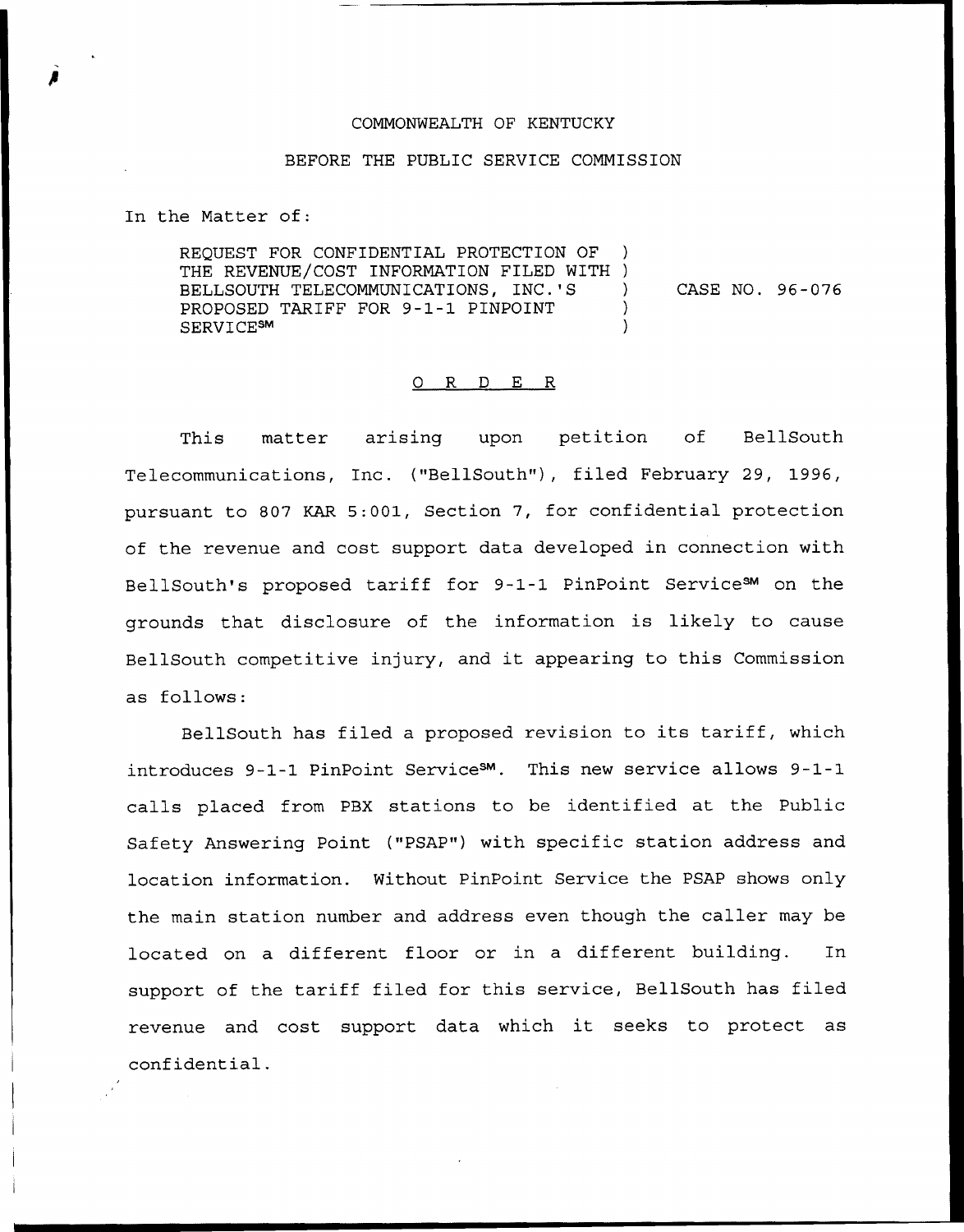The information sought to be protected is not known outside of BellSouth and is not disseminated within BellSouth except to those employees who have a legitimate business need to know and act upon the information. BellSouth seeks to preserve and protect the confidentiality of the information through all appropriate means, including the maintenance of security at its offices.

KRS 61.872(1) requires information filed with the Commission to be available for public inspection unless specifically exempted by statute. Exemptions from this requirement are provided in KRS 61.878(1). That subsection of the statute exempts several categories of information. One category exempted in paragraph (c) 1 of that subsection is commercial information confidentially disclosed to the Commission which if made public would permit an unfair commercial advantage to competitors of the party from whom the information was obtained. To qualify for the exemption, the party claiming confidentiality must demonstrate actual competition and <sup>a</sup> likelihood of substantial competitive injury if the information is disclosed. Competitive injury occurs when disclosure of the information gives competitors an unfair business advantage.

BellSouth's competitors for 9-1-1 PinPoint ServiceSM are AT&T's Automatic Number Outward Identification and any PBX vendors that can identify stations behind the PBX. Disclosure of the information would enable such competitors to determine BellSouth's revenue and cost and contribution from the service, which they could use in marketing their competing services to the detriment of BellSouth.

 $-2-$